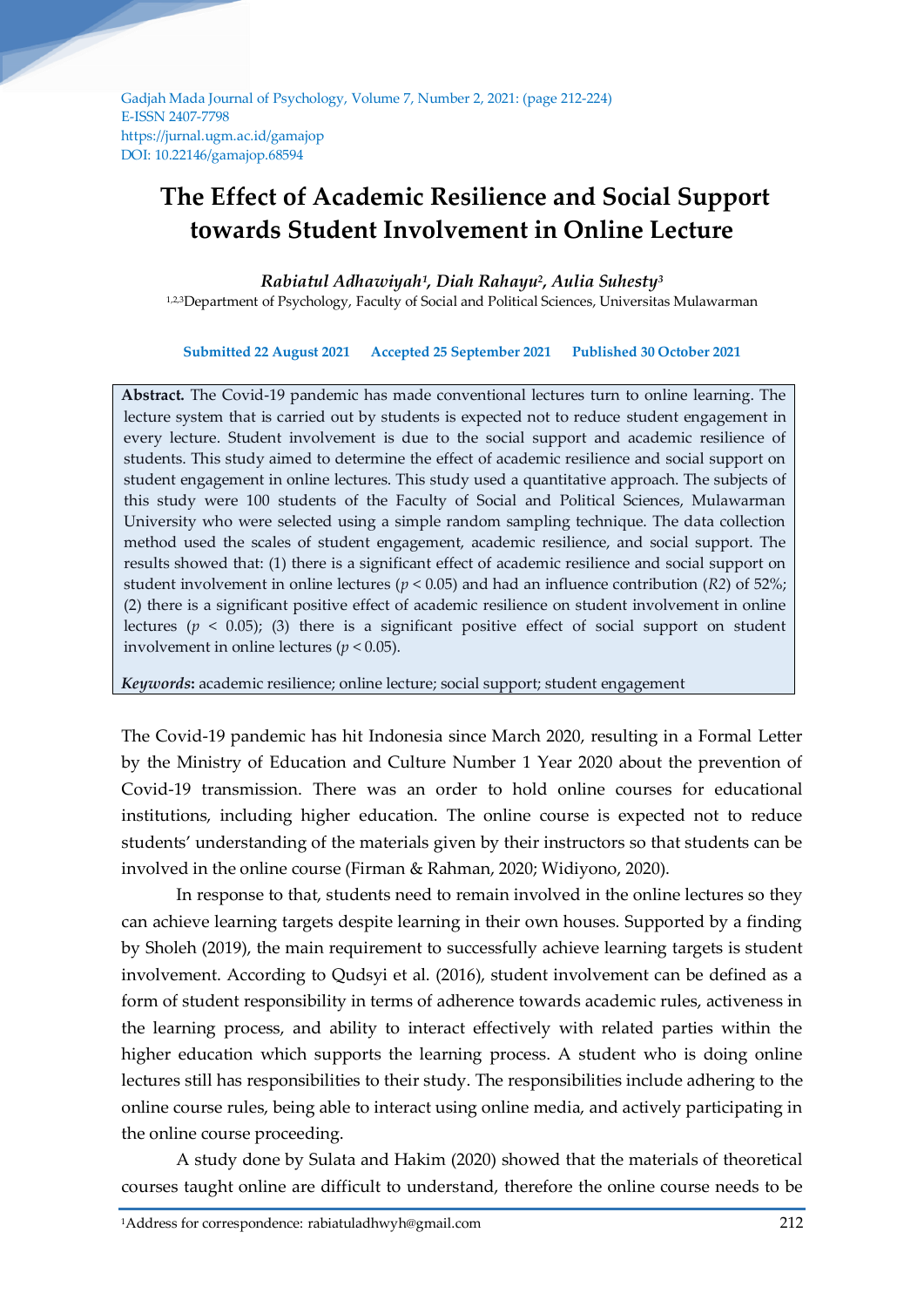evaluated and the system must be improved so that students can understand the materials being delivered. Sadikin and Hamidah (2020) also revealed that the barrier to online lectures is that students are not monitored well; the internet connection and its expensive cost become challenges that need to be faced in doing online learning. Even then, the ability to solve problems and face challenges ideally can encourage students to participate and be interested to remain involved in online lectures.

Galugu and Baharuddin (2017) explained student involvement as the rate of participation and interest shown by students in academic activities. Students need to have the ability and effort to stay involved in the process of online lectures (Dharmayana, 2012; Mustika & Kusdiyati, 2015). Student involvement by the ability to survive and face academic challenges during the online learning process; or also called academic resilience. This is in line with research finding from Amalia and Hendriani (2017) which showed that student involvement is influenced by academic resilience.

There needs to be a study that is relevant to the contemporary online lecture phenomenon especially related to the role of academic resilience of students in undergoing online lectures, because if students do not have adequate academic resilience, then the involvement in online lectures will decrease. The relevant study is useful for examining the dynamics of academic resilience and its effects in online lectures (Herman et al., 2011; Kumalasari & Akmal, 2020). Academic resilience is a student's capability to survive during a difficult situation, attempting to rise from a slump and adapting positively to academic pressures and demands (Sari & Indrawati, 2016). Students need to have academic resilience in facing various problems and pressures that they experience so that they can survive living in the higher education program (Hardiansyah et al., 2020).

According to Mustika and Kusdiyati (2015), student involvement is also affected by the supporting social environment. Social support may come in the forms of information provision, help, or even tangible aids obtained from social relationships (Gunarta, 2015). Handono and Bashori (2013) also explained that basically, social support is a relationship that is helpful when the student experiences difficulty; both in form of information or tangible help; so that the student will feel supported, cared for, and loved.

Social support is considered necessary for students during the Covid-19 pandemic right now since the courses are done online. Social support such as help obtained when facing difficulties can cause college students to feel cared for, appreciated, and loved (Handono & Bashori, 2013; Rokhmatika & Darminto, 2013). Reports related to students who experience difficulty in doing online lectures can be followed up, by providing more efficient supports from surrounding parties and sufficient internet connection (Taufiqurrahman, 2020). The result from a study by Rosa (2020) found that students who do not receive social support from parents and peers; such as not getting aid for an internet plan and indifferent peers; will be less motivated to participate in online lectures because of no internet connection and lack of information from peers.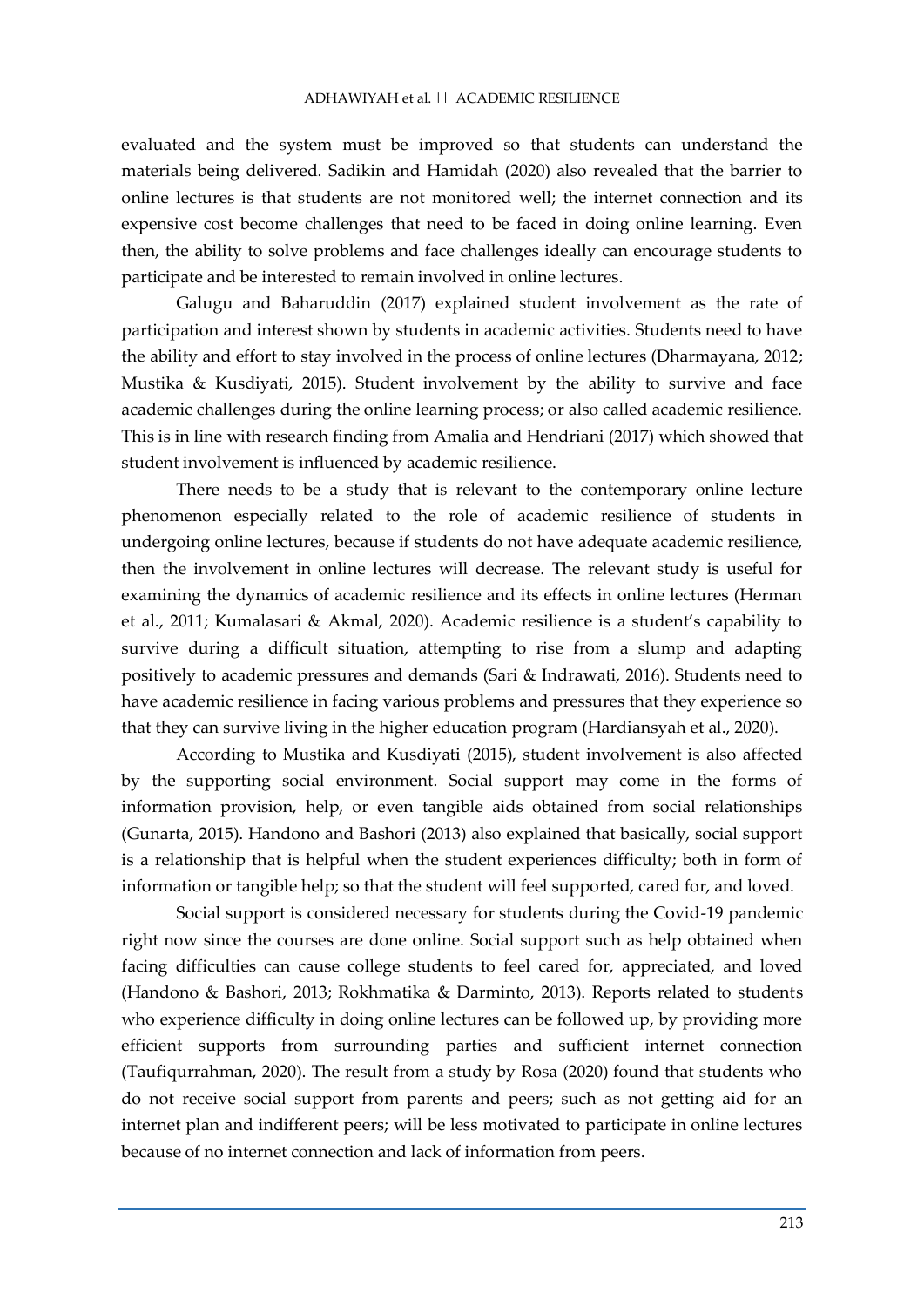Based on the explanation about student involvement concerning academic resilience and social support, this study aimed to examine the role of academic resilience and social support towards student involvement within the setting of online lectures.

## **Method**

#### *Participants*

The population in this study was 1437 students from the year 2018 and 2019. Active students from those years were able to participate in the study. When the online lecture was first implemented in the year 2018 and 2019 students were in the second and fourth semester respectively, thus became the population in this study. The determination of participants used simple random sampling. The sampling was done randomly, giving similar chance for population members to be the study participants, aided by SPSS. Since the population was large and disabling us to study all population members, we performed a calculation using the Slovin formula to determine the minimum sample size. The formula is as follows:

 $n = \frac{N}{1 + N(e)^2}$ 

Notes n = Sample size N = Population size  $E = Precision value (10\% or e = 0.1)$ 

 $n = \frac{1437}{1 + 1437(0.1)^2} = 94$ 

Based on the calculation, the recommended sample size for this study was at least 94. The researcher rounded up the sample size to 100 students.

#### *Research instruments*

Instruments used in the study employed a Likert scale with four alternative responses, namely: very appropriate, appropriate, inappropriate, very inappropriate. There were three scales used in the present study: 1) Student Involvement Scale with reliability coefficient of 0.813 and consists of 30 items (e.g.: "*I participate in online course while doing other activities at home*", "*I easily get bored when doing online lecture*", *I pay attention to the learning materials given by instructor in online lecture without doing other activities to be more focused*"); 2) Academic Resilience Scale with reliability coefficient of 0.757 and consists of 30 items (e.g.: "*I find it hard to adjust to the change of the learning system which was previously in person to online*", "*I am able to face challenges in online lecture well*", "*I am happy to face*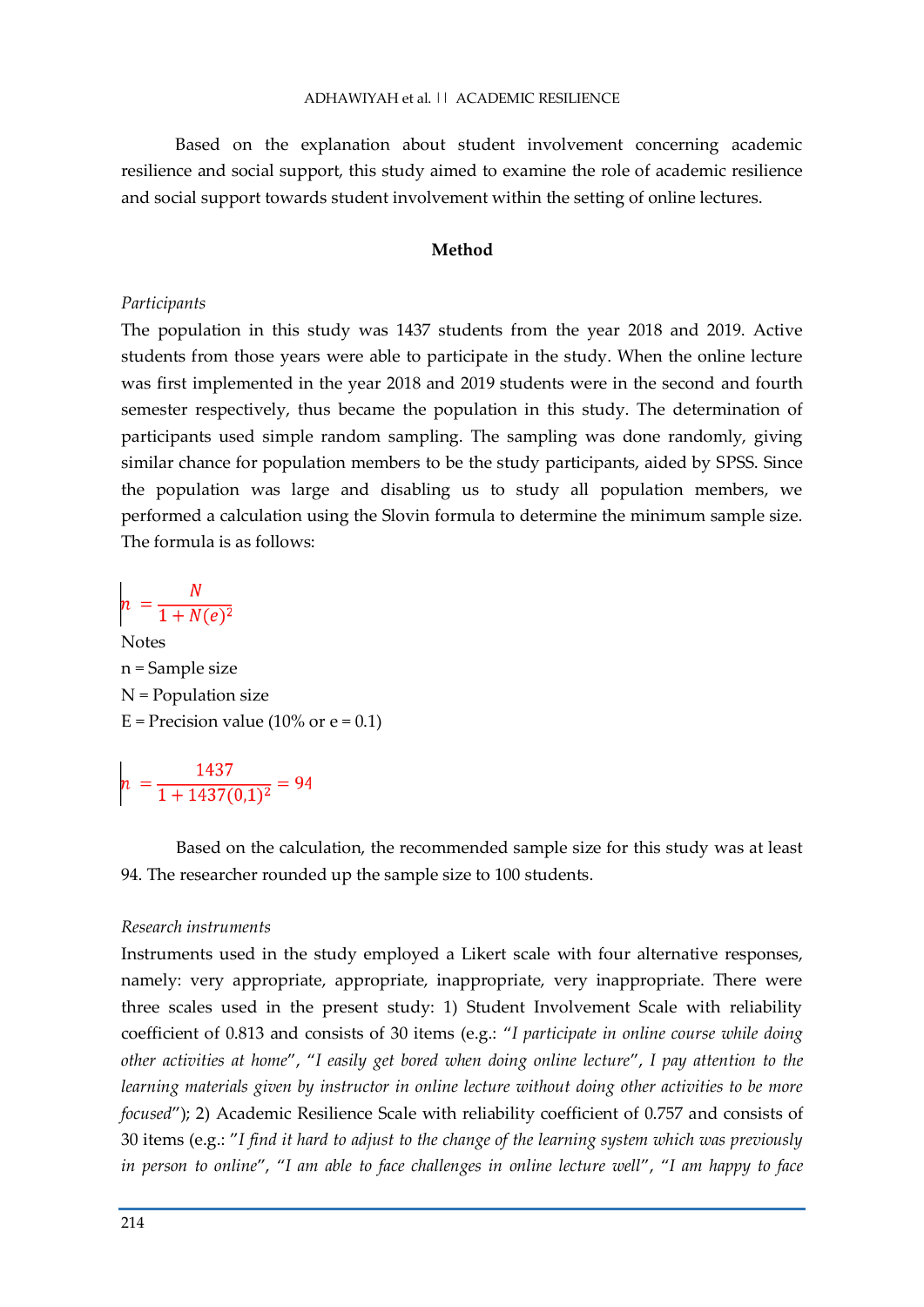# ADHAWIYAH et al. || ACADEMIC RESILIENCE

*challenges in online lecture even if it is difficult*"); 3) Social Support Scale Scale with reliability coefficient of 0.780 and consists of 32 items (e.g.: "*My classmates give me explanations of how to do tasks in online lecture*", "*My parents are indifferent about the online lecture that I am doing, thus making me feel ignored*", "*I am invited to online discussion to gain information about course assignments*").

# *Data analysis*

Data were analyzed using the descriptive test, assumption tests, and hypothesis test. The assumption test consists of normality test, linearity test, multicollinearity test, heteroscedasticity, and autocorrelation test. The hypothesis test in this study utilized multiple linear regression.

## **Results**

# **Table 1.**

*Descriptive Analysis Results*

| Variable            | Empirical | Empirical | Hypothetical | Hypothetical | <b>Status</b> |  |
|---------------------|-----------|-----------|--------------|--------------|---------------|--|
|                     | mean      | <i>SD</i> | mean         | SD           |               |  |
| Student Involvement | 69.92     | 8.393     | 72.5         | 14.5         | Low           |  |
| Academic Resilience | 54.23     | 6.260     | 57.5         | 11.5         | Low           |  |
| Social Support      | 77.19     | 8.825     | 75           | 15           | High          |  |

# **Table 2.**

## *Categorization of Participant Scores*

| <b>Category</b> | <b>Student Involvement</b> | <b>Academic Resilience</b> | <b>Social Support</b> |
|-----------------|----------------------------|----------------------------|-----------------------|
| Very High       | 1%                         | 0%                         | 0%                    |
| High            | 9%                         | 13%                        | 30%                   |
| Average         | 65%                        | 51%                        | 54%                   |
| Low             | 23%                        | 36%                        | 16%                   |
| Very Low        | 2%                         | 0%                         | $0\%$                 |
| <b>Total</b>    | 100%                       | 100%                       | 100%                  |

Based on the participant scores, it was found that participants can be categorized as 1% as very high, 9% as high, 65% as average, 23% as low, and 2% as very low in student involvement in online lectures. Meanwhile, for academic resilience, 13% were categorized as high, 51% as average, and 36% as low. Moreover, 30% of students reported high social support, 54% reported average social support, and 16% reported low social support.

Before the hypothesis test, assumption tests were performed. First, the normality test using the Kolmogorov-Smirnov approach found normal distribution for the three variables ( $p > 0.05$ ). The linearity test between student involvement and academic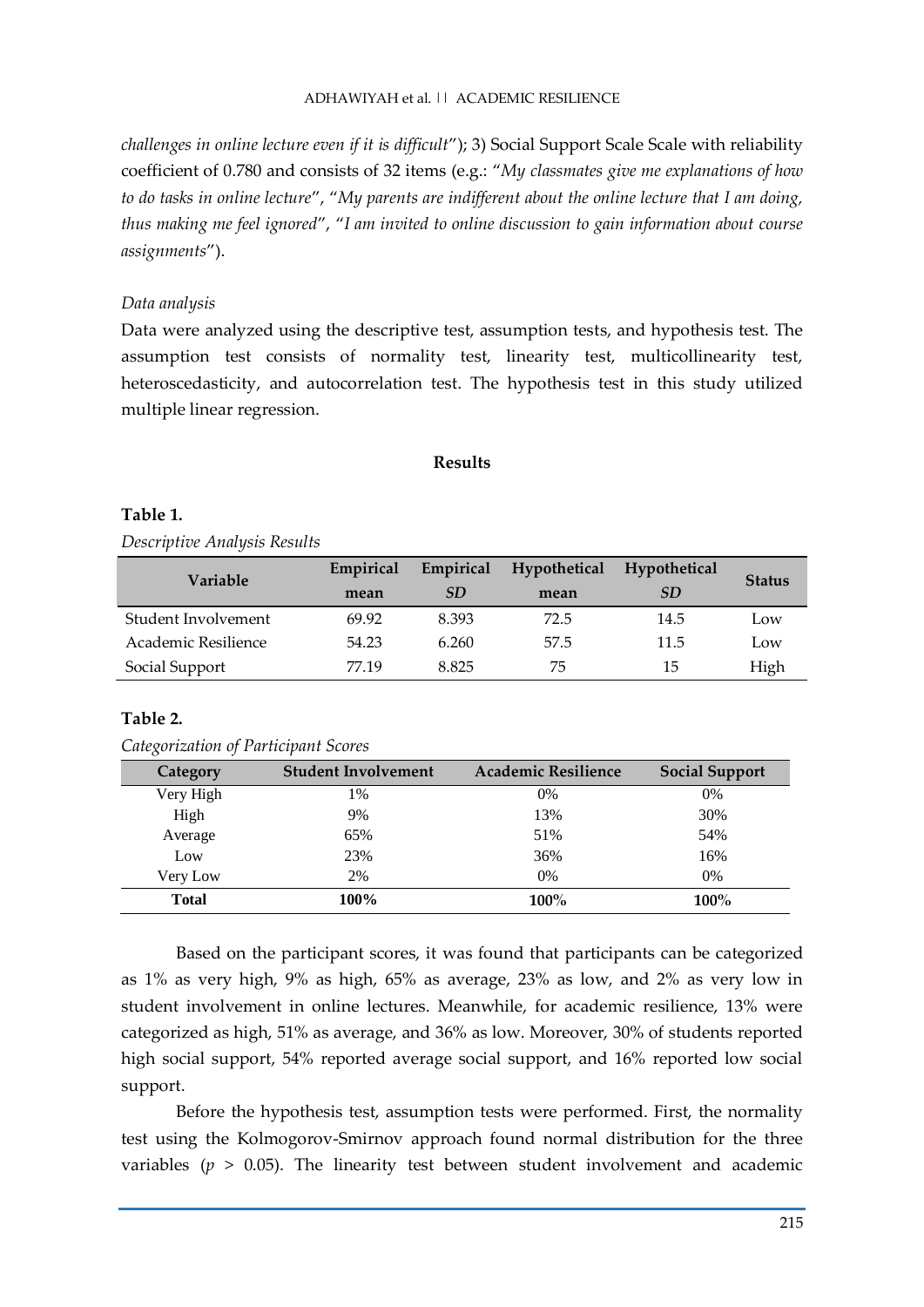resilience found a linear relationship between the two  $(F = 1.426; p > 0.05)$ , and between student involvement and social support was also linear (*F*=1.545; *p*>0.05).

Multicollinearity test between academic resilience and student involvement as well as social support and student involvement found *VIF* 1.712 < 10 and tolerance 0.584 < 1, meaning that there was no multicollinearity. Autocorrelation test using Durbin-Watson approach showed d value of 1.865, *dL* 1.634, and *dU* 1.715. The scores was according to the guideline  $1.715 < 1.634 < 2.285$  ( $dU < d < 4$ - $dU$ ), thus there was no autocorrelation.

After performing assumption tests, a hypothesis test was conducted using multiple linear regressions. There were two models of multiple linear regressions, namely the full model and multilevel model regressions. The results of the analysis can be seen in Table 3 and 4.

## **Table 3.**

| Result of Full Model Regression Analysis |
|------------------------------------------|
|                                          |

| <b>Variable</b>          |        | Ftab | $R^2$ | р     |
|--------------------------|--------|------|-------|-------|
| Student Involvement (Y)  |        |      |       |       |
| Academic Resilience (X1) | 52.567 | 3.09 | 0.520 | 0.000 |
| Social Support (X2)      |        |      |       |       |

Based on table 3, it was found that academic resilience and social support play a significant role in student involvement ( $F=52.567$ ;  $p < 0.05$ ). Thus, the major hypothesis was accepted.

# **Table 4.**

*Results of Multilevel Model RegressionAnalysis*

| Variable                 | <b>Beta</b> |       | <b>Ttab</b> | p     |
|--------------------------|-------------|-------|-------------|-------|
| Academic Resilience (X1) | 0.534       | 5.802 | 1.984       | 0.000 |
| Student Involvement (Y)  |             |       |             |       |
| Social Support (X2)      | 0.250       | 2.721 | 1.984       |       |
| Student Involvement (Y)  |             |       |             | 0.008 |

Based on Table 4, there was a positive and significant influence of academic resilience towards student involvement ( $T = 5.802$ ;  $p < 0.05$ ), meaning that the first minor hypothesis was accepted. The analysis also found a significant and positive influence of social support towards student involvement  $(T = 2.721, p \lt 0.05)$ , meaning that the second minor hypothesis was accepted.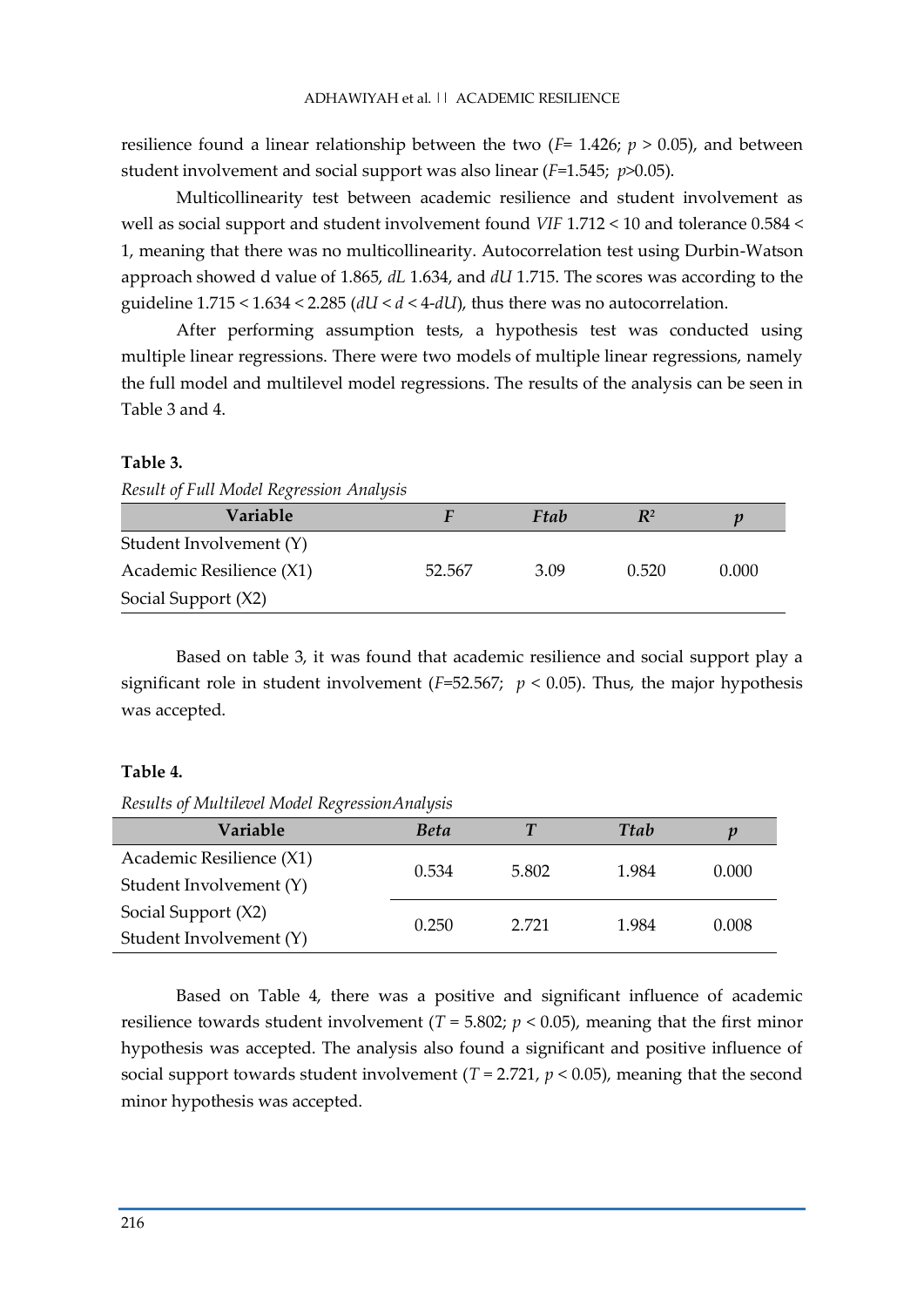#### **Discussion**

According to the regression analysis, the major hypothesis in this study was accepted. There is an influence of academic resilience and social support on student involvement in online lectures. The contribution (*R2*) was 0.520 which means that academic resilience and social support simultaneously can predict student involvement in online lectures up to 52%.

The descriptive statistics showed low student involvement in online lectures among participants in this study. Academic resilience was also found to be low, while social support was categorized as high. To conclude, participants in the study perceived a high level of social support.

The findings of this study are aligned with factors that are influencing student involvement according to Fredricks and McColskey (2012); i.e., the need for autonomy and competence that are indirectly related to academic resilience, as well as supporting social factors. A past study by Mustika and Kusdiyati (2015) also obtained a result in which student involvement is influenced by an internal factor (i.e., the need for autonomy) and an external factor (i.e., social support). Halimah et al. (2017) revealed that student involvement is impacted by an internal factor (i.e., self-assessment related to persistence in continuing academic activities, which is indirectly related to academic resilience) and an external factor (i.e., social context).

University students experience difficulty getting involved in online lectures because of the lack of facilities and learning skills (Rusman & Nasution, 2020; Sholeh, 2019). The explanation is aligned with the results of the present study which, according to data categorization, found that student involvement in online lectures was low. A study done by Sulata and Hakim (2020) showed that the delivery of course materials in online lectures is difficult to understand. The study also found that students get many assignments but the time given is too short, therefore the students experience fatigue which leads to the difficulty of developing student involvement in online lectures.

The lack of involvement in online lectures can cause students to feel alienated in the earning process as well as feeling uncomfortable, thus doing the online lecture with indifference (Fikrie & Ariani, 2019; Sholeh, 2019). The main requirement for students to succeed in achieving learning targets is the ability to be involved in their studies. It means that the students need to have a target academic score. To achieve that target score, students need to participate in the learning process, even if it is done online and they are facing obstacles.

Fikrie and Ariani (2019) explained that difficult academic activities in online lectures can hinder students to be involved in their learning process. It is supported by a later study by Sadikin and Hamidah (2020) which also explained that the disadvantages of online lectures include: the difficulty to supervise students, unstable internet connection, and the high price of an internet plan. The low student involvement is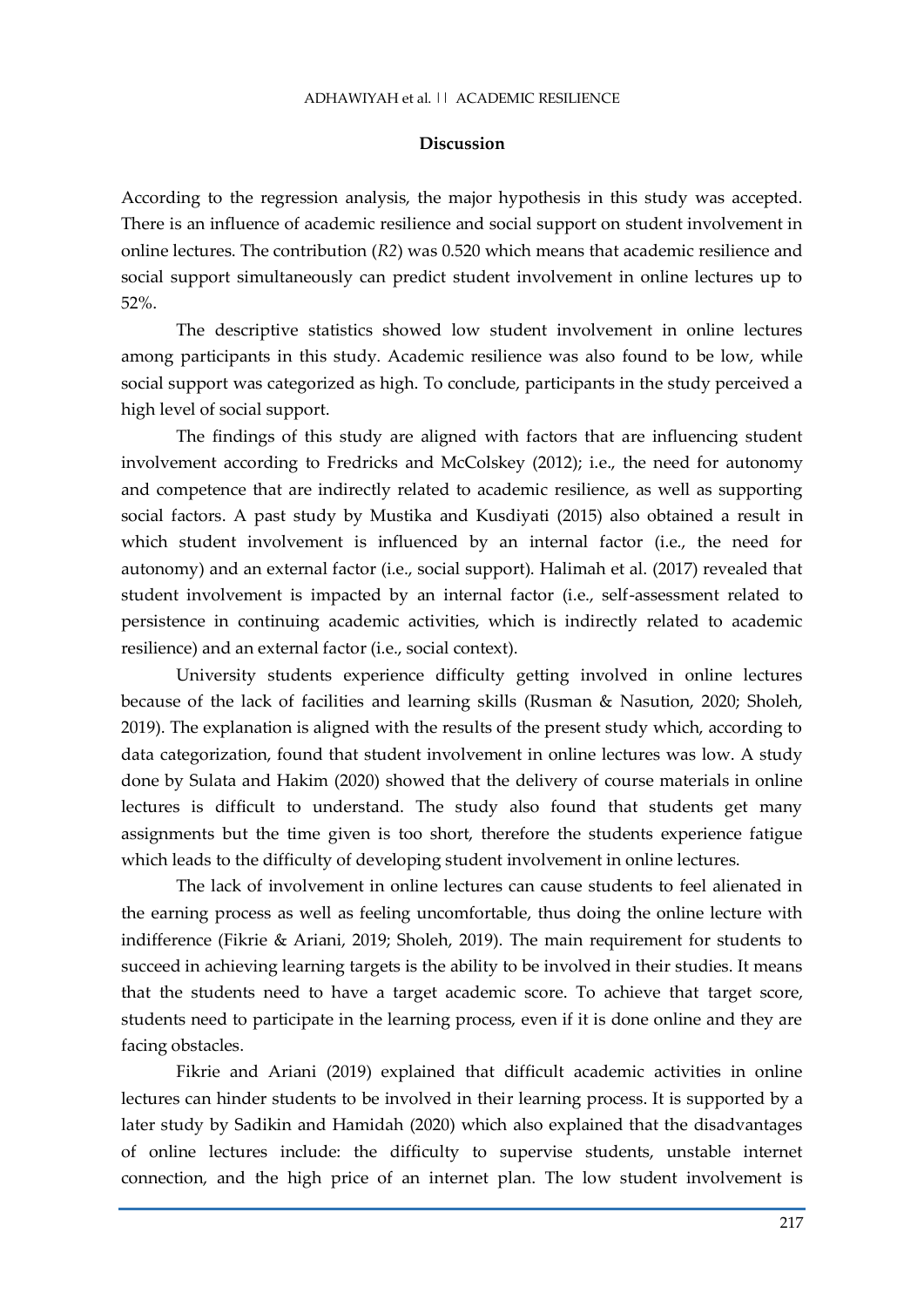influenced by low academic resilience among them; because they would be able to solve online lecture obstacles if they have a high academic resilience.

Academic resilience is marked by student's capacity to perform adaptational responses towards academic situations, so they can face and deal with academic demands (Herman et al., 2011; Satyaninrum, 2014). Student's response to facing online lectures to remain involved in their learning is related to the processes of academic resilience. Aligned with a study by Skinner and Pitzer (2012) that unveiled how student involvement is a process of academic resilience done in daily life.

Based on the hypothesis testing using multilevel regression analysis, it was found that there is a significant and positive influence by academic resilience towards student involvement in online lectures. It means that the minor hypothesis in this study was accepted, or that academic resilience affects student involvement in online lectures. The results also explained that the higher the academic resilience, the higher the student involvement in online lectures would be and vice versa.

This finding is also aligned with prior research done by Amalia and Hendriani (2017) which also found that academic resilience has a significant positive influence on involvement. Such finding is also supported by another study by Ahmed et al. (2018). Based on descriptive statistics, it could be concluded that participants in this study had low academic resilience.

One of the factors that influence academic resilience according to Herrman et al. (2011) is a demographic factor, the student's age. In this study, participants were of age 19 to 22 years old. This age range is categorized as early adulthood and is known to face various obstacles. It was explained by Pattynama et al. (2019) that undergraduate students are likely to be between 19 to 23 years old, categorized as early adults, and commonly experience varied forms of challenges.

The difficulty occurred due to limited knowledge and the lack of readiness to deal with big changes in life, such as a new learning situation like an online lecture (Pattynama et al., 2019). Analysis of an open-ended question in the study's questionnaire revealed several common issues experienced by students, such as bad internet connection, not understanding the course materials, poor time management, short deadlines for assignments, laziness, expensive internet plan, unfit laptop and smartphone, unsupportive surrounding environment, difficulty to focus, and boredom.

According to the study finding, there were few ways that the students do to overcome problems during online lectures. Most of the study participants looked for better internet signals at other places. Other things that they would do include adapting to the new learning mode, sharing stories with peers, learning to be independent, and trying to stay focus partaking in online lectures. However, some participants resignedly accepted their online lecture situation, silently waiting for the connection to be stable again, and even choosing not to participate in online lectures.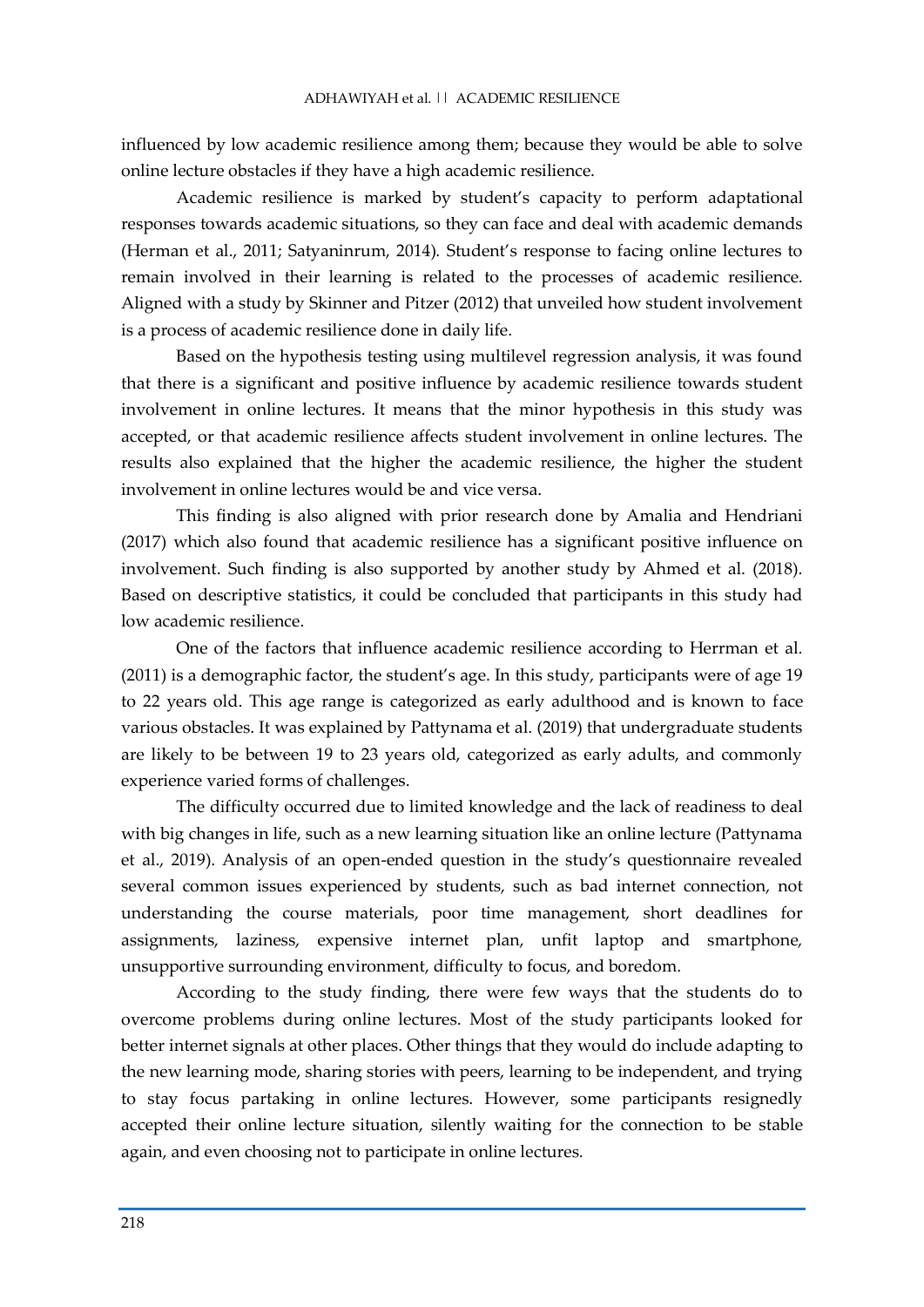The way students face problems in online lectures needs to be examined because it is a part of student's academic resilience. Based on a study done by Sari et al. (2020), academic resilience in university students must be kept in mind as low academic resilience can lead to restlessness and difficulty to cope with problem arises from the online lecture. This difficulty can cause students to be less involved in their online lectures. This explains how academic resilience can influence student involvement within the context of online learning.

During the online lectures, students will also be more involved if receiving support from their social environment. This is in line with Mustika and Kusdiyati's (2015) finding of social support as a factor that influences social support. Sara and Idris (2020) explained that social support is illustrated by help provision for students in facing problems. The help can be in the form of advice to students, guidance in the online lecture, as well as material aid such as internet plan to access online lectures.

Based on the multiple regression analysis, social support significantly affects student involvement in online lectures. It means that the minor hypothesis in this study was accepted. The result explained that the higher the social support, the higher student involvement in online lectures would be, and vice versa.

The finding is aligned with a previous study by Galugu and Baharuddin (2017) which also found a positive relationship between social support and involvement. Another preceding study by Wisuda (2018) also showed similar results. In addition, the study by Rahman and Rusli (2020) also proved the significant positive influence of social support towards involvement.

According to the descriptive data, it can be concluded that the study's participants received high social support. Social support refers to information and materials provisions that make students feel they are attended to (Gunarta, 2015). Students who are given helpful information or materials during online lectures (e.g.: information about course schedule or internet plan support) cause students to feel noticed and cared for. The social support will cause the student to participate in the online lecture which would lead to involvement in the learning activities.

In line with a finding from a study by Rosa (2020), students can participate in online lectures because of attention and support from parents, in the form of providing internet connection for the learning activities. Students who also receive support and encouragement from peers would be able to discuss their assignments and remind each other about course schedules. The results of a study by Rosa (2020) further explained that students who did not receive social support from parents and peers will feel unmotivated to participate in online lecture

The present study also obtained a finding through an open-ended question about the source of social support received by students during the online lecture process. It was found that the majority of participants received social support from parents and peers. It is in line with previous research by Galugu and Baharuddin (2017), which revealed that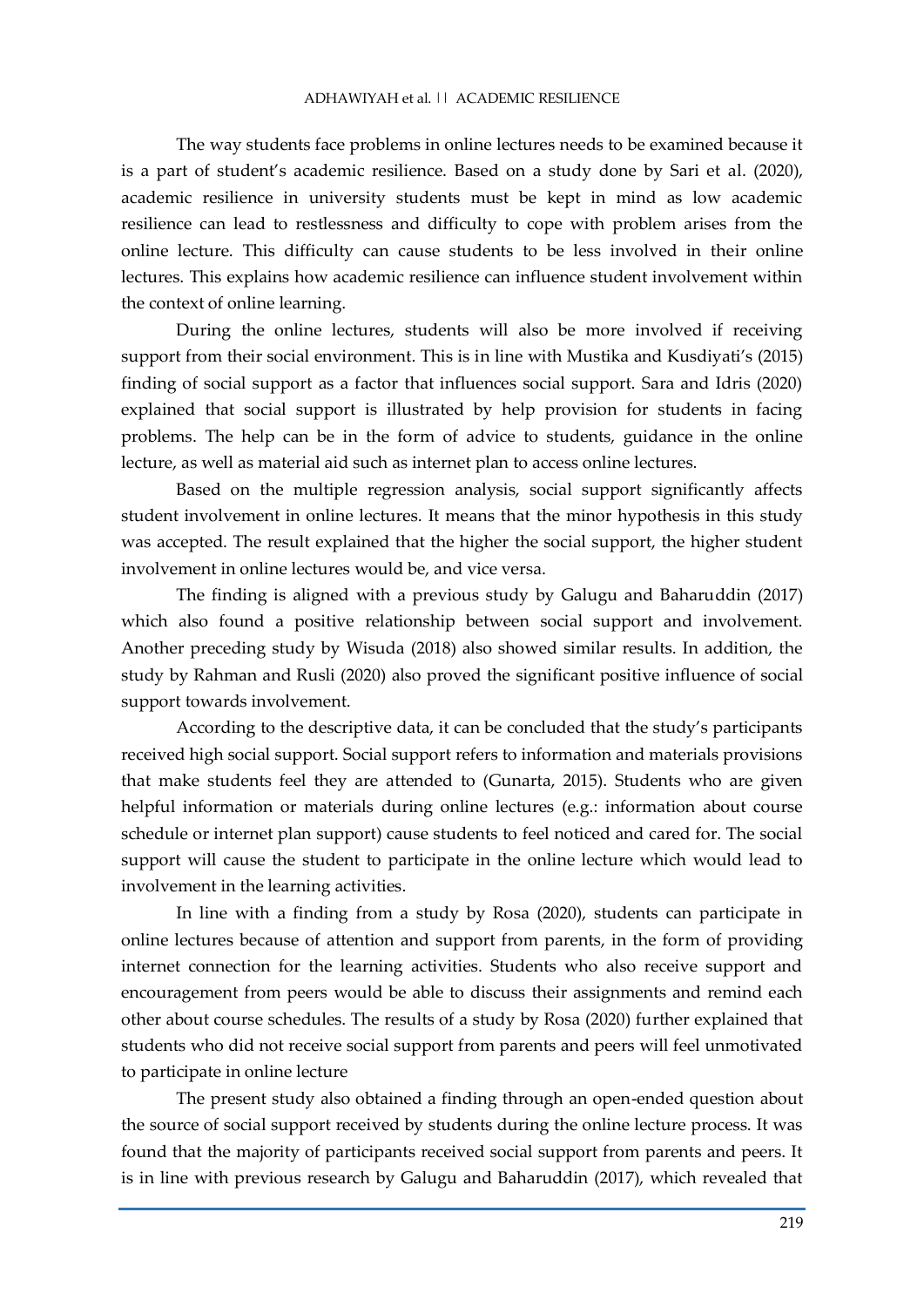social support from parents and peers can increase involvement. Another research that showed similar results is by Astuti and Hartati (2013). Further, the study explained that supports from peers come in the form of attention and encouragement when doing the online lecture program. Therefore, students would be able to avoid boredom and helplessness to be involved in the online lecture process (Astuti & Hartari, 2013).

The provision of support given by parents to the students to perform their academic duties is caused by parents' expectations for their children to finish their education on time and not prevented from achieving their degrees even though the courses are conducted online. It is in line with a previous study done by Mulyana et al. (2020) that students might be involved in online lectures due to receiving parents' support.

Astuti and Hartati (2013) also explained that student who has a close relationship with their parents will cause them to perceive that parents would help them when experiencing difficulties without even being asked. Previous studies have shown that a factor affecting social support is perception (Handono & Bashori, 2013; Rokhmatika & Darminto, 2013). Students who perceive their social support positively will receive the support properly and utilize them according to their needs. It shows how social support can influence student involvement in online lectures.

## **Conclusion**

Based on the study that has been conducted, it can be concluded that student involvement in online lectures tends to be low. Academic resilience during online lectures tends to be low, whilst the social support that students receive is high. Then, there is a significant and simultaneous influence of academic resilience and social support towards student involvement in online lectures. Academic resilience has a significant and positive role in student involvement within the context of online learning. Social support also has a significant and positive influence on the involvement of students in online lectures.

#### *Suggestion*

Students are expected to develop tenacity; such as: exerting efforts, working hard, not easily giving up, following the academic objectives rigorously, adhering to academic regulations, thinking about problem resolution by formulating either big or small problems, and dealing with academic difficulty by designing timeline for the online course. Students also need to provide support to each other when facing difficult situations and be able to accept the support. The support that can be done such as sharing information related to the online course materials, reminding each other about the online course schedule, motivating each other, and discussing course materials albeit online.

Parents are expected to provide support in the form of positive appreciation such as expressing their pride when the student can achieve satisfactory academic scores so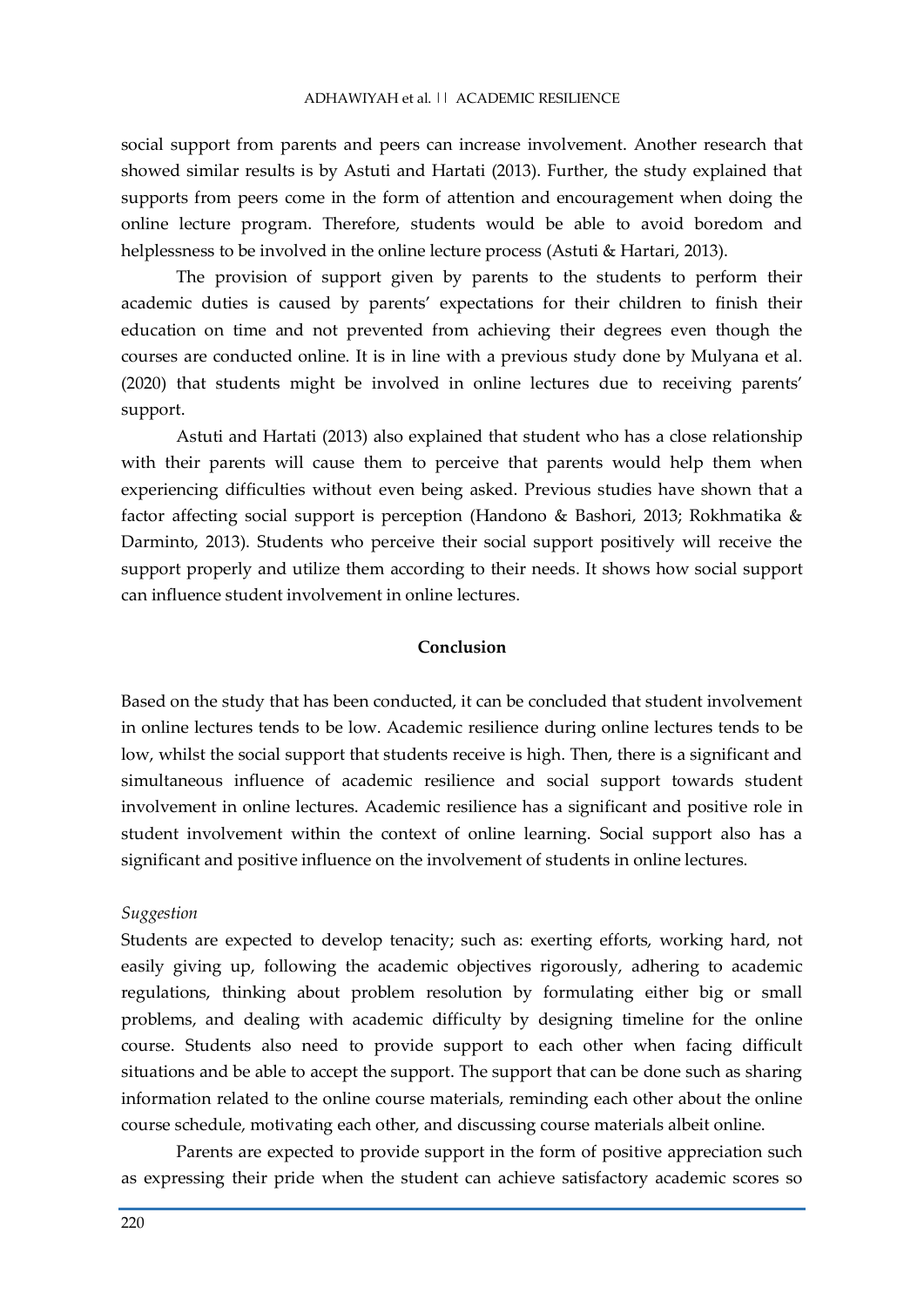that they would be more motivated to participate in online lectures, as well as giving motivation if the student does not achieve the online course targets optimally. Parents can also offer tips and advice to immediately finish their tasks and guide students to attend online lectures on time.

Future researchers also need to develop a more specific study, such as student involvement in online lectures, particularly in practical courses. Future researchers can also perform a tryout of the study measurements in the data collection process. It will unveil the scale validity so that the data obtained will be more accurate and in line with the study's objective.

## *Acknowledgement*

This research was conducted as the final project in the Department of Psychology at Mulawarman University. The author thanks the participants for the willingness to participate in the study.

#### *Authors' contribution*

RA as the main author designed the study, performed data collection, analyzed the data, and wrote the manuscript. DA as the main supervisor provided insights and feedback related to the issues of student involvement in online lecture, the theoretical study, and the research method. AU as the second supervisor provided overview of academic resilience and social support in university students during online lecture in the introduction section, and examined the measurement used in this study.

#### *Conflict of interest*

The authors declare no conflict of interest in this study.

*Funding*

The study used personal fund.

*orCid ID* Rabiatul Adhawiyah 0000-0002-5913-2695 Diah Rahayu 0000-0003-3579-9708

Aulia Suhesty 0000-0002-7216-2063

**References**

- Ahmed, U., Umrani, W. A., Qureshi, M. A., & Samad, A. (2018). Examining the links between teachers support, academic efficacy, academic resilience, and student engagement in bahrain. *International Journal of Advanced and Applied Sciences, 5*(9), 39-46. https://doi.org/10.21833/ ijaas.2018.09.008
- Amalia, R., & Hendriani, W. (2017). Pengaruh resiliensi akademik dan motivasi belajar terhadap student engagement pada santri mukim pondok pesantren nurul Islam karangcempaka sumenep. *Jurnal Psikologi Pendidikan dan Perkembangan, 6*, 1-13. Retrieved from http://url.unair.ac.id/5e974d38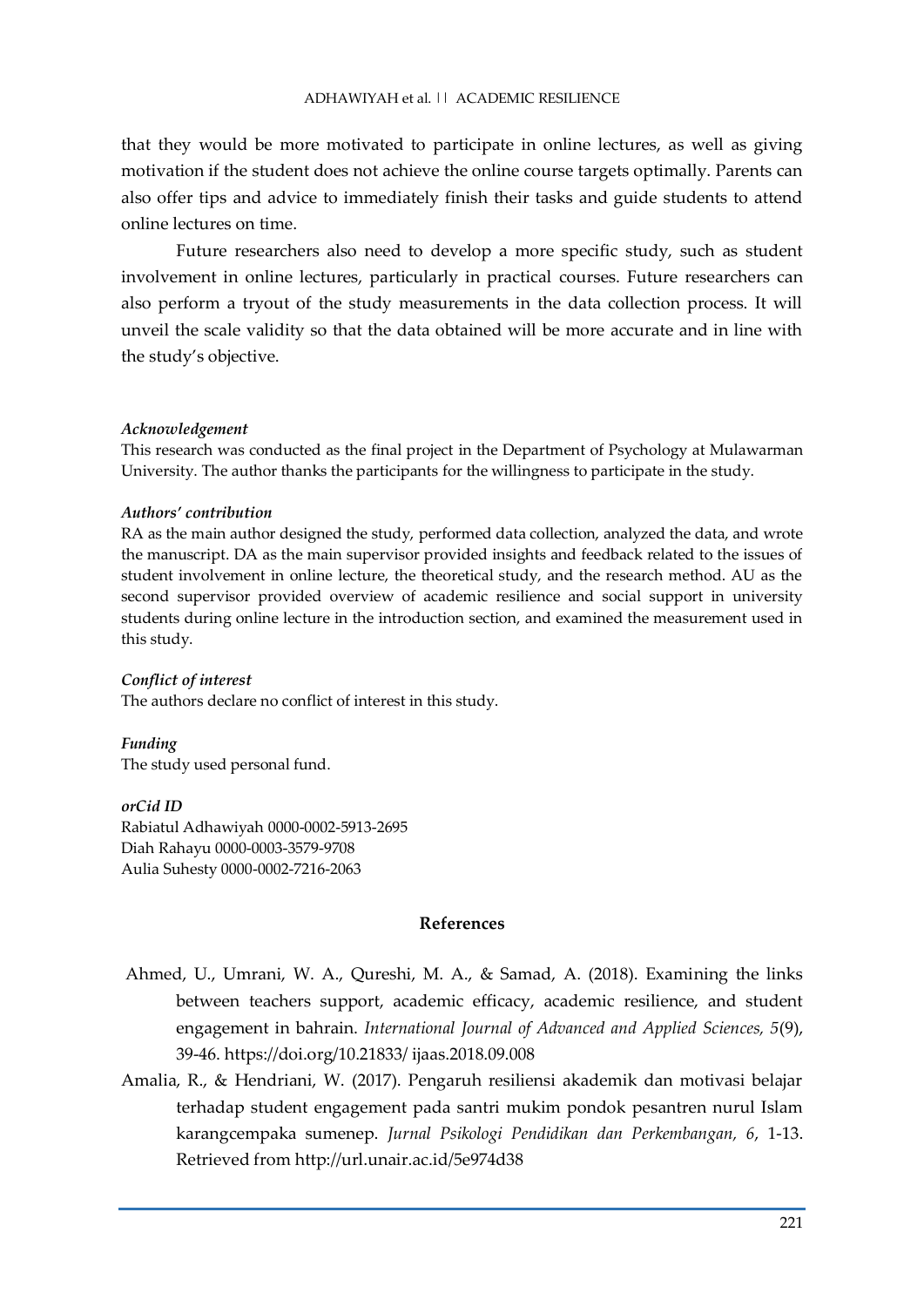- Astuti, T. P., & Hartati, S. (2013). Dukungan sosial pada mahasiswa yang sedang menyusun skripsi (studi fenomenologis pada mahasiswa fakultas psikologi undip). *Jurnal Psikologi Undip, 12*(1), 69-81. https://doi.org/10.14710/jpu. 12.1
- Dharmayana, I. W. (2012). Keterlibatan siswa (student engagement) sebagai mediator kompetensi emosi dan prestasi akademik. *Jurnal Psikologi, 39*(1), 76-94. https://doi.org/10.22146/jpsi.6968
- Fikrie & Ariani, L. (2019). Keterlibatan siswa (student engagement) di sekolah sebagai salah satu upaya peningkatan keberhasilan siswa di sekolah. *Prosiding Seminar Nasional & Call Paper,* 103-110. Retrieved from http://fppsi.um.ac.id/wpcontent/uploads/2019/07/13
- Firman & Rahman, S. R. (2020). Pembelajaran online di tengah pandemi covid-19. *Indonesian Journal of Educational Science, 2*(2), 81-89. https://doi.org/10.31605/ijes.v2i2.659
- Fredricks, J. A., & McColskey, W. (2012). The measurement of student engagement: a comparative analysis of various methods and student self-report instruments. In S. L. Christenson, A. L. Reschly, & C. Wylie, *Handbook of Research on Student Engagement.* (pp. 763-782). https://doi.org/10.1007/978-1-4614-2018-7\_37
- Galugu, N. S., & Baharuddin. (2017). Hubungan antara dukungan sosial, motivasi berprestasi dan keterlibatan siswa di sekolah. *Journal of Islamic Education Management, 3*(2), 53-64. Retrieved from http://jurnal.radenfatah. ac.id/index.php/El-idare
- Gunarta, M. E. (2015). Konsep diri, dukungan sosial dan penyesuaian sosial mahasiswa pendatang di Bali. *Persona: Jurnal Psikologi Indonesia, 4*(02), 183-194. https://doi.org/ 10.30996/persona.v4i02.560
- Halimah. L., Kusdiyati. S., & Susandari. (2017). Pengaruh konteks teman sebaya terhadap keterlibatan belajar dengan mediator self-system proses. *Jurnal Ilmiah Psikologi, 4*(2). 265-274. https://doi.org/10.15575/psy.v4i2.1612
- Handono, O. T., & Bashori, K. (2013). Hubungan antara penyesuaian diri dan dukungan sosial terhadap stres lingkungan pada santri baru. *Empathy*, *1*(2), 79-89. Retrieved from https://media.neliti.com/media/ publications/241983
- Hardiansyah., Putri, A. P., Wibisono, M. D., Utami, D. S., & Diana. (2020). Penyusunan alat ukur resiliensi akademik. *Psikostudia, 9*(3), 185-194. https://dx.doi.org/10.30872/psikostudia.v9i3.3159
- Herrman, H., Stewart, D. E., Diaz-Granados, N., Berger, E. L., Jackson, B., & Yuen, T. (2011). What is resilience?. *The Canadian Journal of Psychiatry, 56*(5), 258-265. https://doi.org/10.1177/070674371105600504
- Kumalasari, D., & Akmal, S. Z. (2020). Resiliensi akademik dan kepuasan belajar daring di masa pandemi covid-19: peran mediasi kesiapan belajar daring. *Persona: Jurnal Psikologi Indonesia, 9*(2), 12-23. https://doi.org/10.30996/persona.v9i2.4139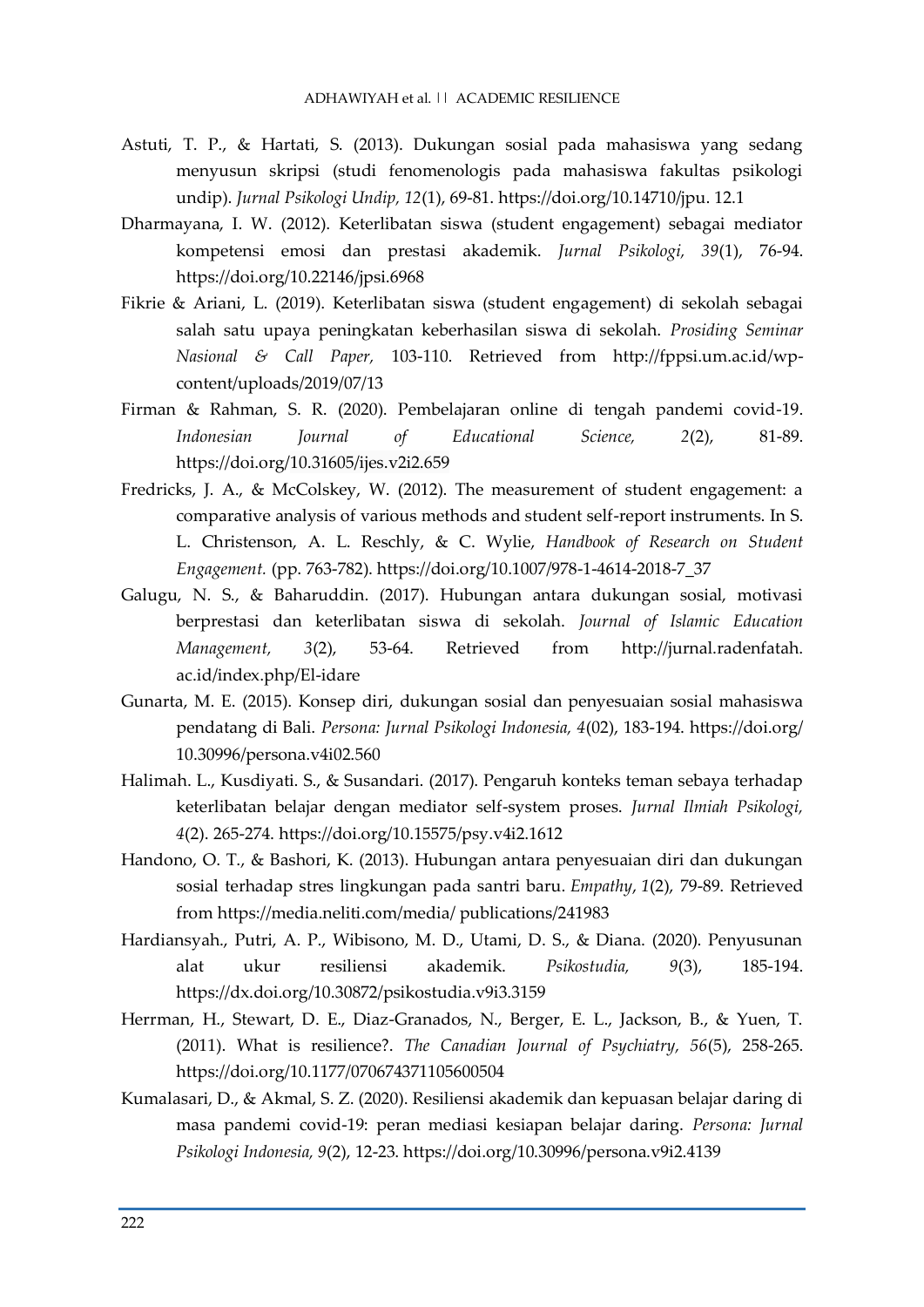- Mulyana, M., Rainanto, B. H., Astrini, D., & Puspitasari, R. (2020). Persepsi mahasiswa atas penggunaan aplikasi perkuliahan daring saat wabah covid-19. *Jurnal Analisis Sistem Pendidikan Tinggi, 4*(1), 47-56. https://doi.org/10.36339/jaspt.v4i1.301
- Mustika, R. A., & Kusdiyati, S. (2015). Studi deskriptif student engagement pada siswa kelas XI IPS di SMA Pasundan 1 Bandung. *Prosiding Psikologi, 1*(2), 244-251. https: //dx.doi.org/10.29313/.v0i0.1204
- Pattynama, P. C., Sahrani, R., & Heng, P. H. (2019). Peran regulasi diri dalam belajar dan keterlibatan akademik terhadap intensi mengundurkan diri dengan resiliensi sebagai mediator. *Jurnal Muara Ilmu Sosial, Humaniora, dan Seni, 3*(2), 307-317. https://doi.org/10.24912/jmishumsen.v1i1.5629
- Rahman, I., & Rusli, D. (2020). Pengaruh dukungan sosial teman sebaya terhadap. *Jurnal Riset Psikologi, 1*(1), 1-11. https://dx.doi.org/10.24036/ jrp.v2020i1.7967
- Rokhmatika, L., & Darminto, E. (2013). Hubungan antara persepsi terhadap dukungan sosial teman sebaya dan konsep diri dengan penyesuaian diri di sekolah pada siswa kelas unggulan. *Jurnal BK UNESA, 1*(1), 149-157. Retrieved from https://jurnalmahasiswa.unesa.ac.id/index.php/jurnal-bk-unesa
- Rosa, N. N. (2020). Hubungan dukungan sosial terhadap motivasi belajar daring mahasiswa pada masa pandemi covid-19. *Tanjak: Journal of Education and Theaching, 1*(2), 147-153. https://doi.org/10.35961/ tanjak. v1i2.146
- Rusman, A. A., & Nasution, F. (2020). Deskripsi kebahagiaan belajar mahasiswa BKI pada masa pandemi covid-19. *AL-Irsyad: Jurnal Pendidikan dan Konseling, 10*(1), 1-7. Retrieved from http://jurnal.uinsu.ac.id/index.php/al-irsyad
- Sadikin, A. & Hamidah, A. (2020). Pembelajaran daring di tengah wabah Covid-19. *Biodik: Jurnal Ilmiah Pendidikan Biologi, 6*(2), 214-224. https://doi.org/10.22437/bio.v6i2.9759
- Satyaninrum, I. R. (2014). Pengaruh school engagement, locus of control, dan dukungan sosial terhadap resiliensi akademik remaja. *Tazkiya Journal of Psychology, 2*(1), 1-20. https://doi.org/10.15408/tazkiya.v2i1.10749
- Sara, E. P., & Idris, S. (2020). Pengaruh dukungan sosial dan karir efikasi diri terhadap pilihan karir dengan eksplorasi karir sebagai pemediasi pada mahasiswa S1 fakultas ekonomi dan bisnis universitas syiah kuala. *Jurnal Ilmiah Mahasiswa Ekonomi Manajemen*, *5*(1), 98-113. https://doi.org/10.24815/jimen.v5i1.14176
- Sari, P. K. P., & Indrawati, E. S. (2016). Hubungan antara dukungan sosial teman sebaya dengan resiliensi akademik pada mahasiswa tingkat akhir jurusan x Fakultas Teknik Universitas Diponegoro. *Empati*, *5*(2), 177-182. Retrieved from https: //ejournal3.undip.ac.id/index.php/empati/article/view/14979
- Sari, S. P., Aryansah, J. E., & Sari, K. (2020). Resiliensi mahasiswa dalam menghadapi pandemi covid-19 dan implikasinya terhadap proses pembelajaran*. Indonesian Journal of Guidance and Counseling: Theory and Application, 9*(1), 17-22. https://doi.org/10.15294/IJGC.V9I1.38674